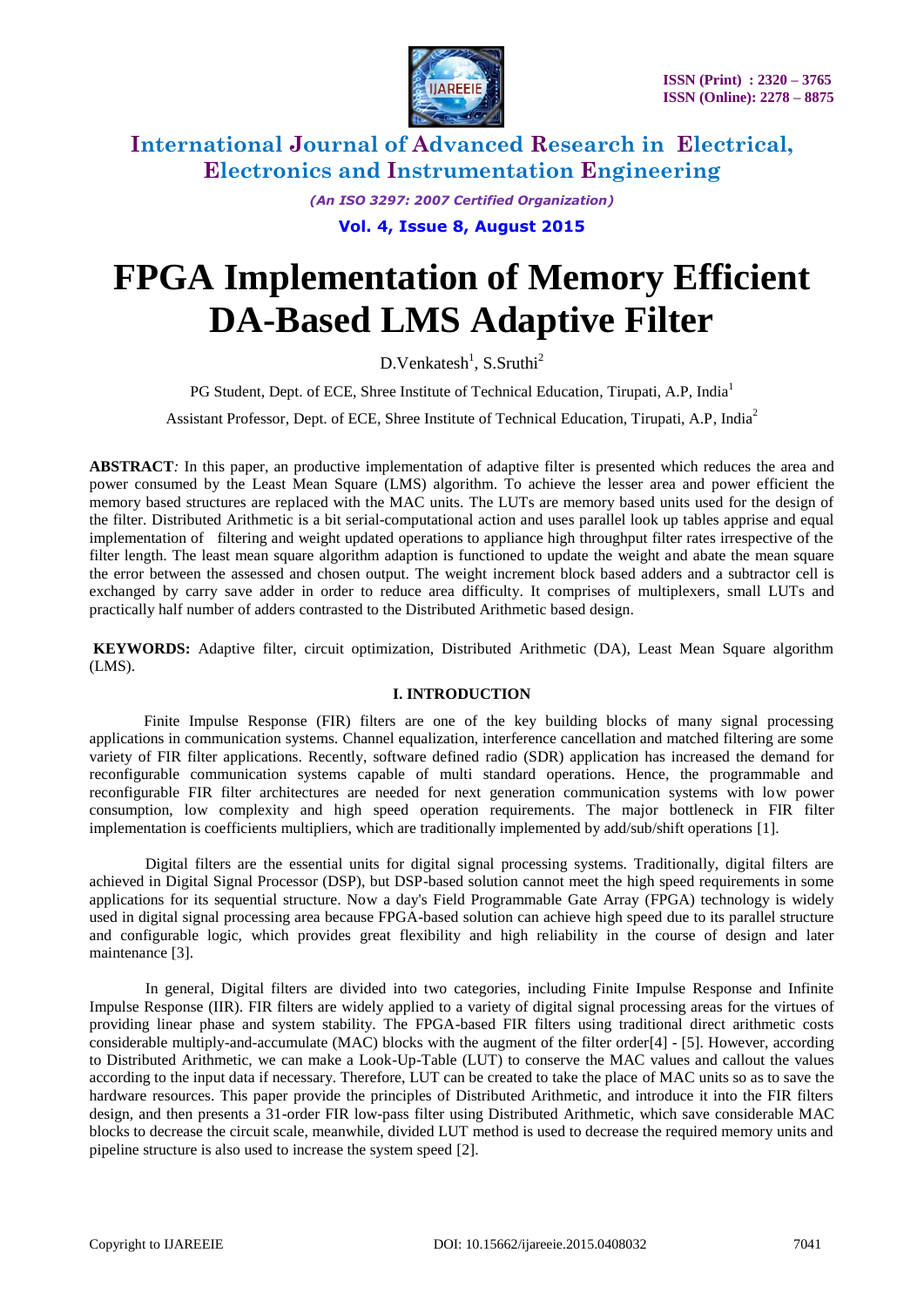

*(An ISO 3297: 2007 Certified Organization)*

### **Vol. 4, Issue 8, August 2015**

#### **II. ADAPTIVE FILTER**

An adaptive filter is a computational device that attempts to model the relationship between two signals in real time in an iterative manner. Adaptive filters are often realized either as a set of program instructions running on an arithmetical processing device such as a microprocessor or DSP chip, or as a set of logic operations implemented in a field-programmable gate array or in a semicustom or custom VLSI integrated circuit. However, ignoring any errors introduced by numerical precision effects in these implementations, the fundamental operation of an adaptive filter can be characterized independently of the specific physical realization that it takes. For this reason, we shall focus on the mathematical forms of adaptive filters as opposed to their specific realizations in software or hardware. By choosing a particular adaptive filter structure, one specifies the number and type of parameters that can be adjusted.



Fig.1: Block diagram of adaptive filter

The adaptive algorithm is used to update the parameter values of the system can take on a myriad of forms and is often derived as a form of optimization procedure that minimizes an error criterion that is useful for the task at hand. In this section, we present the general adaptive filtering problem and introduce the mathematical notation for representing the form and operation of the adaptive filter. We then discuss several different structures that have been proven to be useful in practical applications. We provide an overview of the many and varied applications in which adaptive filters have been successfully used finally, we give a simple derivation of the least-mean-square (LMS) algorithm, which is perhaps the most popular method for adjusting the coefficients of an adaptive filter, and we discuss some of this algorithm"s properties. As for the mathematical notation used throughout this section, all quantities are assumed to be real-valued. Scalar and Vector quantities shall be indicated by lowercase  $(x)$  and uppercase-bold  $(X)$ letters, respectively. We represent scalar and vector sequences or signals as  $x(n)$  and  $X(n)$ , respectively, where n denotes the discrete time or discrete spatial index, depending on the application [12].

Here w represents the coefficients of the FIR filter tap weight vector,  $x(n)$  is the input vector samples,  $z^{-1}$  is a delay of one sample periods,  $y(n)$  is the adaptive filter output,  $d(n)$  is the desired echoed signal and  $e(n)$  is the estimation error at time n. The aim of an adaptive filter is to calculate the difference between the desired signal and the adaptive filter output, e(n). This error signal is fed back into the adaptive filter and its coefficients are changed algorithmically in order to minimize a function of this difference, known as the cost function. In the case of acoustic echo cancellation, the optimal output of the adaptive filter is equal in value to the unwanted echoed signal. When the adaptive filter output is equal to desired signal the error signal goes to zero. In this situation the echoed signal would be completely cancelled and the far user would not hear any of their original speech returned to them.

#### **III. EXISTING SYSTEM**

In the new approach to LUT design, where only the odd multiples of the fixed coefficient are required to be stored which we have referred to as the *odd-multiple-storage* (OMS) scheme in this brief. In addition, we have shown that, by the *antisymmetric product coding* (APC) approach, the LUT size can also be reduced to half, where the product words are recoded as antisymmetric pairs. The APC approach, although providing a reduction in LUT size by a factor of two, incorporates substantial overhead of area and time to perform the two"s complement operation of LUT output for sign modification and that of the input operand for input mapping.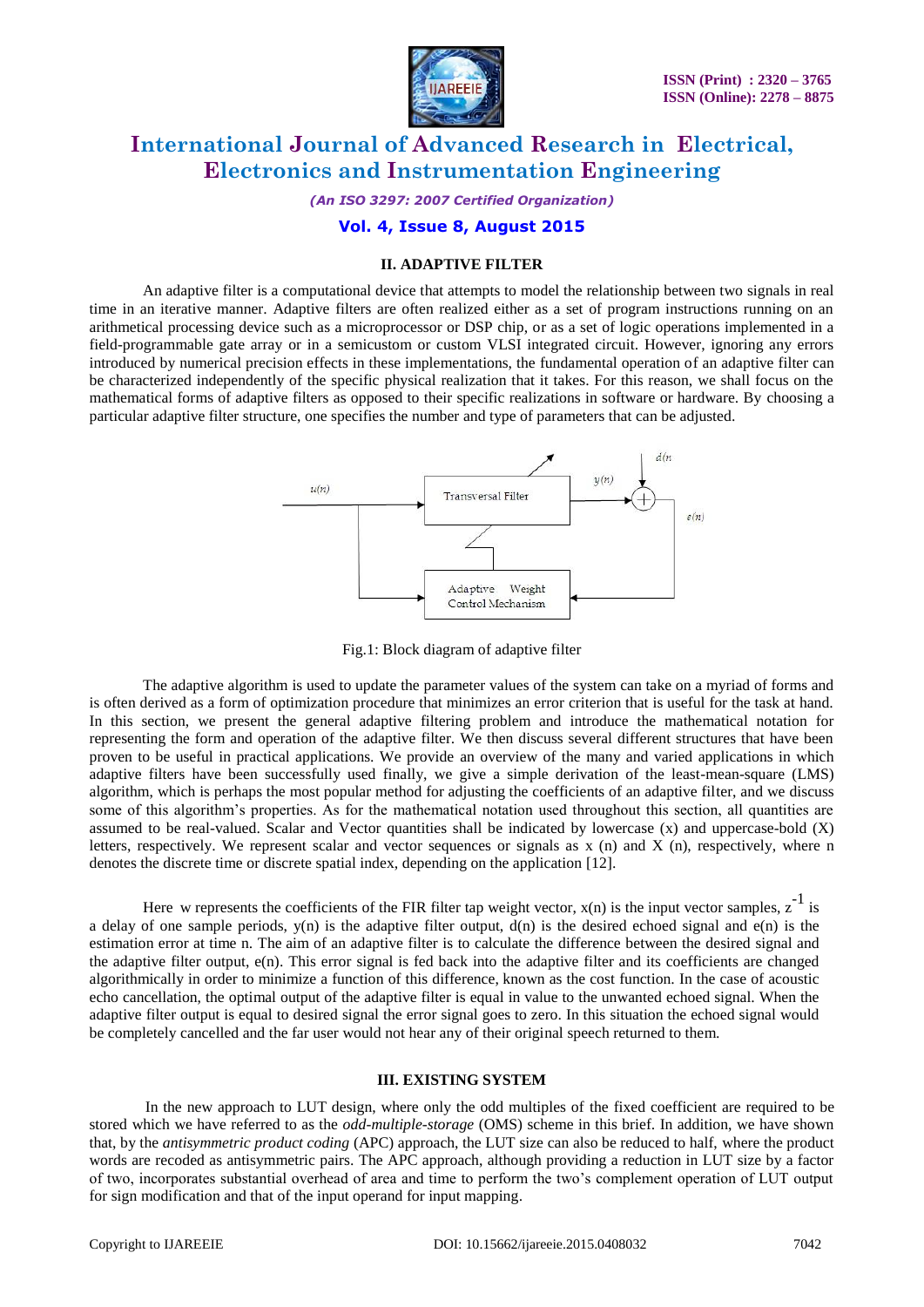

*(An ISO 3297: 2007 Certified Organization)*

### **Vol. 4, Issue 8, August 2015**



Fig.2: Conventional DA-based implementation of four-point inner product

However, we find that when the APC approach is combined with the OMS technique, the two"s complement operations could be very much simplified since the input address and LUT output could always be transformed into odd integers. However, the OMS technique in cannot be combined with the APC scheme since the APC words generated according to odd numbers. Moreover, the OMS scheme does not provide an efficient implementation when combined with the APC technique. In this brief, we therefore present a different form of APC and combined that with a modified form of the OMS scheme for efficient memory based multiplication [4].

#### **IV. PROPOSED SYSTEM**

The proposed structure of DA-based adaptive filter of length  $N = 4$  is shown in Fig. 3. It consists of a four-point inner product block and a weight-increment block along with additional circuits for the computation of error value  $e(n)$  and control word  $t$  for the barrel shifters. The four-point inner-product block includes a DA table consisting of an array of 15 registers which stores the partial inner products y for  $0 < l \le 15$  and a 16 : 1 multiplexor (MUX) to select the content of one of those registers. Bit slices of weights  $A = \{w_3 | w_2 | w_1 w_0\}$  for  $0 \leq 1 \leq L-1$  are fed to the MUX as control in LSB-to- MSB order, and the output of the MUX is fed to the carry-save accumulator. After  $L$  bit cycles, the carry-save accumulator shift accumulates all the partial inner products and generates a sum word and a carry word of size  $(L + 2)$  bit each. The carry and sum words are shifted added with an input carry "1" to generate filter output which is subsequently subtracted from the desired output  $d(n)$  to obtain the error  $e(n)$  [4].



Fig. 3: Proposed structure of DA-based LMS adaptive filter

#### **IMPLEMENTATION OF THE LMS ALGORITHM**

Each iteration of the LMS algorithm requires 3 distinct steps in this order:

1. The output of the FIR filter, y (n) is calculated using equation 3.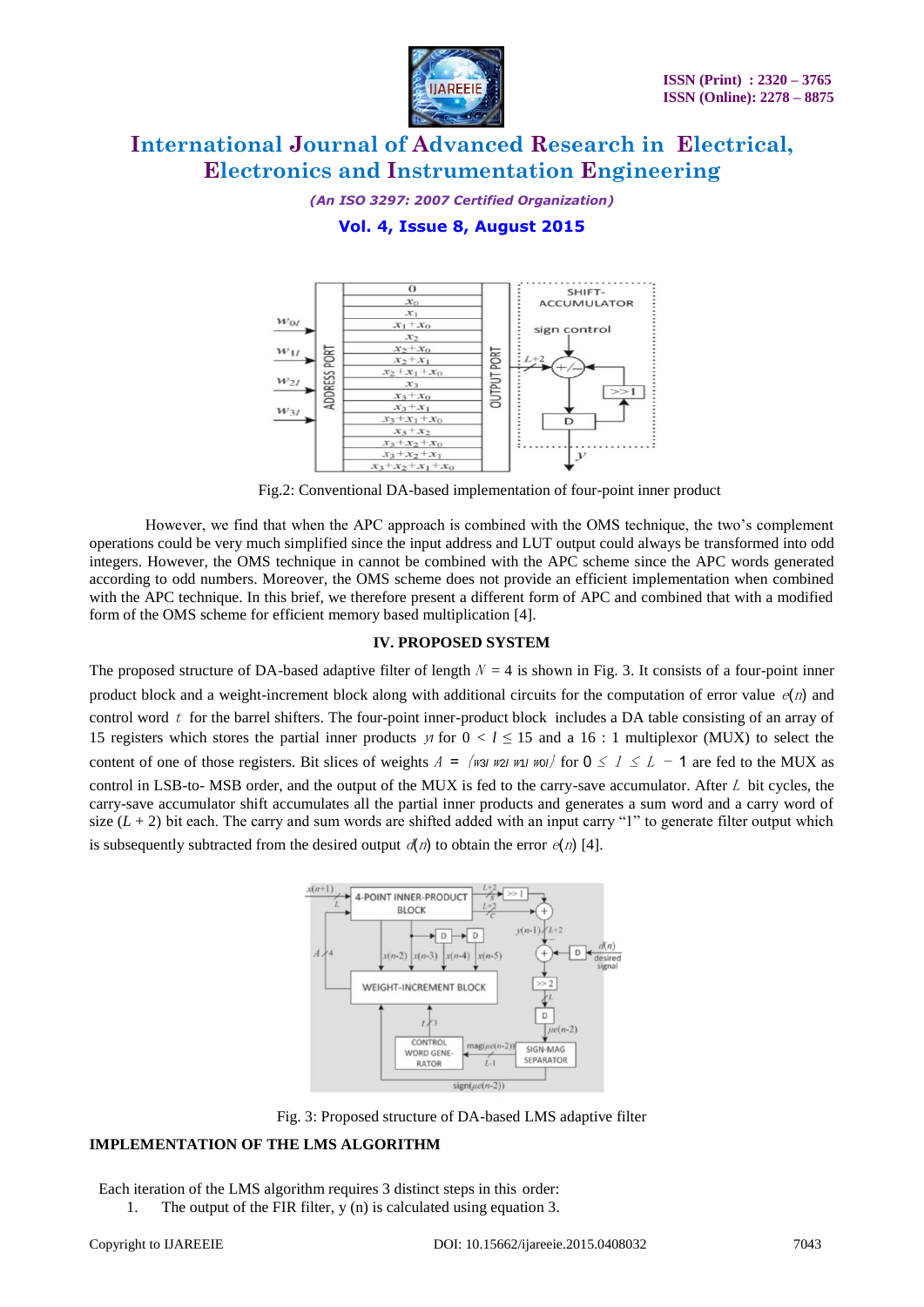

*(An ISO 3297: 2007 Certified Organization)*

### **Vol. 4, Issue 8, August 2015**

$$
y(n) = \sum_{i=0}^{N-1} w(n)x(n-i) = \mathbf{w}^{T}(n)\mathbf{x}(n) \text{ (eq. 3)}
$$

2. The value of the error estimation is calculated using equation 4.  $E(n) = d(n) - y(n)$  (eq. 4)

3. The tap weights of the FIR vector are updated in preparation for the next iteration, by equation 5.

$$
w(n+1) = w(n) + 2\mu e(n)x(n)
$$
 (eq. 5)

The main reason for the LMS algorithms popularity in adaptive filtering is its computational simplicity, making it easier to implement than all other commonly used adaptive algorithms. For each iteration the LMS algorithm requires 2N additions and  $2N+1$  multiplications (N for calculating the output, y(n), one for  $2\mu\epsilon(n)$  and an additional N for the scalar by vector multiplication) [4].

#### **V. RESULTS AND DISCUSSION**

The simulation waveform shown below is the desired output response for the conventional DA based FIR filter. The output is simulated using Xilinx Model sim simulator based on ALTERA stater edition 6.4 a. and is shown in figure 4.



Fig. 4: FIR Filter

The figure 5 shows the simulation results obtained for the proposed DA based LMS adaptive filter, which is extension work of conventional DA based LMS filter. The results obtained are satisfactory due to the replacement of MACs instead of memory based units.



Fig. 5: Distributed Arithmetic based LMS Adaptive Filter